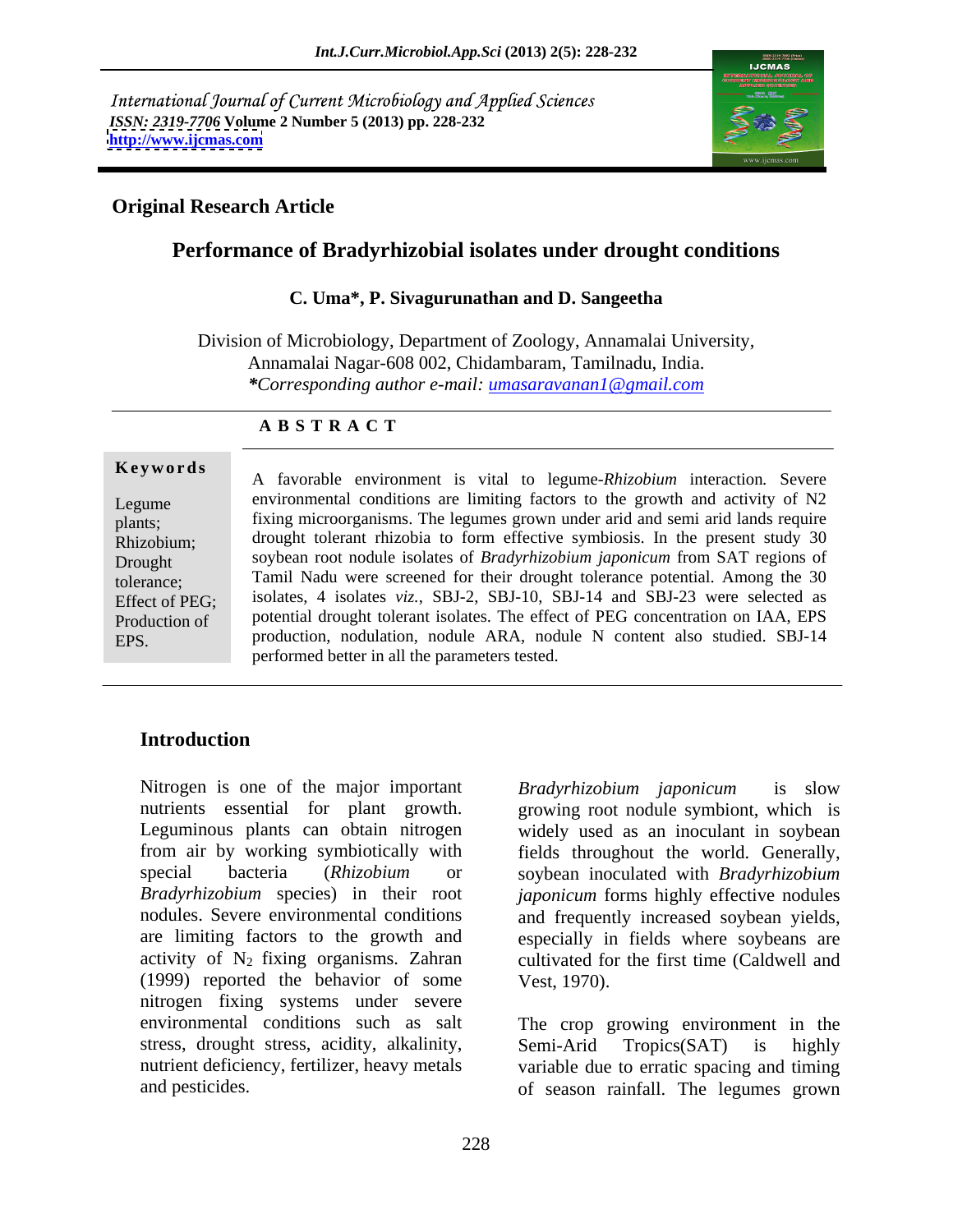under semi-arid lands require drought Effect of PEG concentrations on tolerant rhizobia for effective symbiosis **nodulation**, nodule ARA and nodule N (Singh *et al*., 1999). The present study aimed to isolate drought tolerant

The soybean root nodules isolates obtained from 30 different locations of SAT of and Hoben, (1985). Nodule ARA activity Tamil Nadu were designated as SBJ-1 to was estimated by Hardy *et al.* (1968) and SBL-30 the isolates were authenticated as Nodule N content was done by SBJ-30 the isolates were authenticated as *Bradyrhizobium* sp by conducting several confirmative tests. The effect of drought on the growth of *Bradyrhizobium* isolates were studied using polyethylence glycol (PEG) 6000 at different concentration This study aimed to screen drought ranging from 0 to 30% in Yeast Extract tolerant bradyrhizobial isolates and their Mannitol (YEM) broth. The bacterial performance under drought conditions. growth was measured The effect of drought towards the growth spectrophotometrically at OD 420 nm of all the 30 isolates were studied using (Abdel-salam *et al.*, 2010). YEM broth supplemented with PEG. All

# **production of IAA, EPS by drought**

Among the 30 isolates tested, the best four drought tolerant isolates (SBJ-2, SBJ-10, was able to grow up to 1.53 OD 420 nm at at different level of PEG concentrations *viz*., 0 to 30% and inoculated with drought tolerant isolates. The production of Indole acetic acid (IAA) and Exopolysaccharides significant effects on growth, nodule (EPS) were estimated by Tien *et al.,* number and yield of soybean after (1979) and Sutherland and Wilkinson, inoculation wit *Bradyrhizobium* species. (1971) methods vice-versa.

## **Effect of PEG concentrations on nodulation, nodule ARA and nodule N content**

*Bradyrhizobia* and to characterize their A pot culture experiment was conducted performance under drought conditions. under split plot design with five **Materials and Methods** results were compared with reference **Determination of drought tolerance**  $\text{ATCC10324.}$  Nodule production **level of the isolates** efficiency of the isolates to produce replications of ADT-1 soybean inoculated with drought tolerant isolates and the strain *Bradyrhizobium japonicum* ATCC10324. Nodule production nodules was studied by modified Leonard jar experiment described by Somasegaran and Hoben, (1985). Nodule ARA activity was estimated by Hardy *et al*. (1968) and Nodule N content was done by Humphries, (1956).

# **Results and Discussion**

**Effect of PEG concentration on the** without PEG. As the concentration of PEG **tolerant isolates.** isolates SBJ-2, SBJ-10, SBJ-14 and SBJ-14 and SBJ-23) were selected for 30% PEG 6000 (Table. 1). These results further studies. YEM broth was prepared are conformity with the results of YEM broth supplemented with PEG. All the isolates grew well in YEM broth increased, the growth gets decreased. The SBJ-23 were found to grow at 30% PEG 6000 at OD 420 nm. The isolate SBJ-14 was able to grow up to 1.53 OD 420 nm at are conformity with the results of Abdel-Salam *et al*., (2010).

Egamberdiyeva *et al*., (2004) noticed the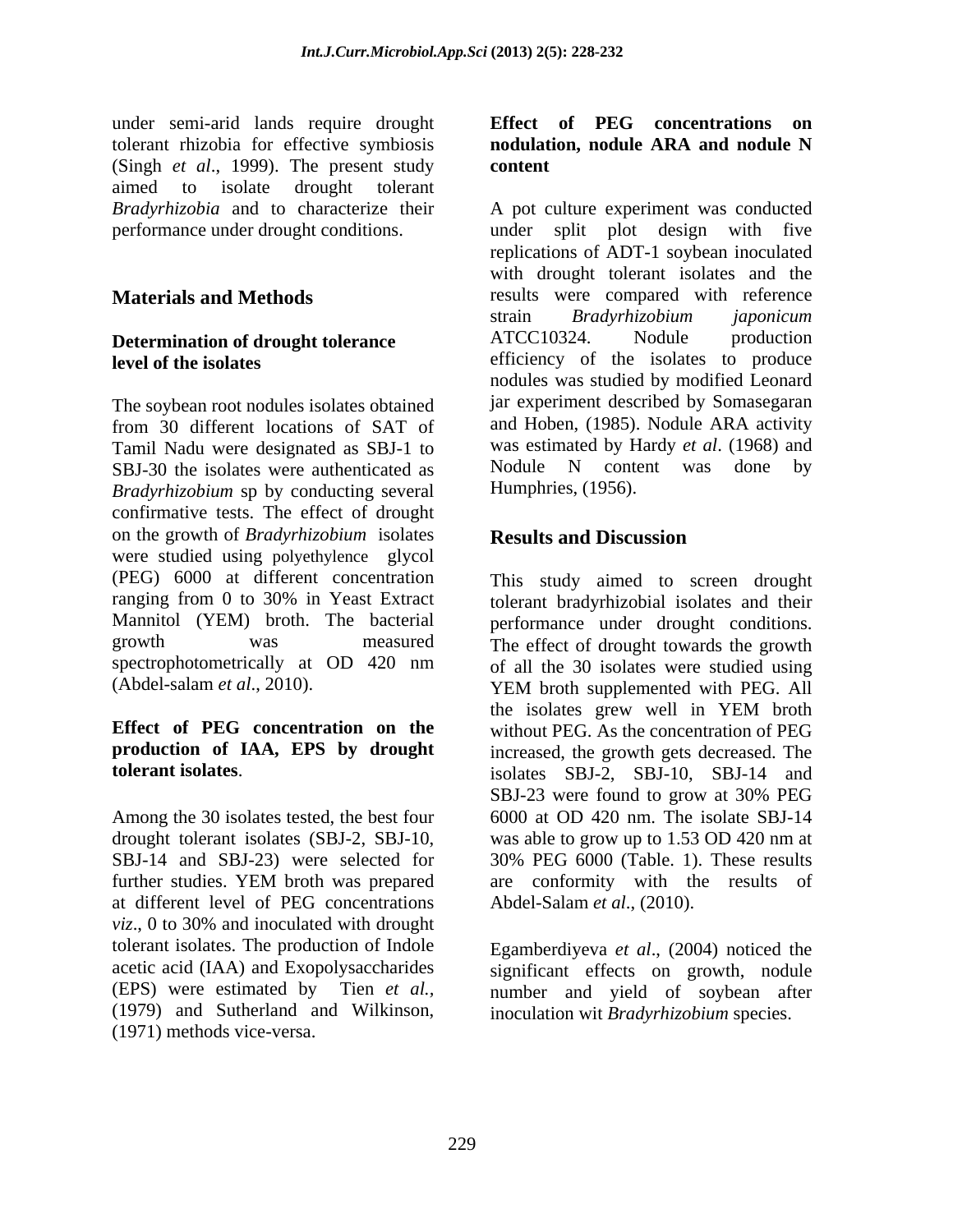A favorable rhizosphere environment is vital to legume - Rhizobium interaction, however the magnitude of the stress effects and the rate of inhibition of the stress. Mild water stress reduces the number of nodules formed on the roots of soybean, while moderate and severe water stress reduces both the number and size of the nodules (Williams and De mallorca, 1984). Athar and Johnson (1993) reported that nodulation, growth and N2 fixation in alfalfa can be improved by inoculating plants with competitive and drought tolerant rhizobia. This could be an economically feasible way to increase the production in water limited environment.

| effects and the rate of inhibition of the                                 | <b>YEM liquid medium</b>                                                                                   |
|---------------------------------------------------------------------------|------------------------------------------------------------------------------------------------------------|
| stress. Mild water stress reduces the                                     | supplemented with<br>S.No. Strains                                                                         |
| number of nodules formed on the roots of                                  | $\begin{array}{ c c c c c c } \hline & \text{PEG 6000} & \\ \hline 0\% & 15\% & 30\% \\\hline \end{array}$ |
| soybean, while moderate and severe water                                  |                                                                                                            |
| stress reduces both the number and size of                                | $\begin{array}{ c c c c c c c c } \hline \text{SBJ-1} & 1.26 & 0.99 & 0.48 \\\hline \end{array}$           |
| the nodules (Williams and De mallorca,                                    | $\vert$ SBJ-2   1.80   1.45   1.30                                                                         |
| 1984). Athar and Johnson (1993) reported                                  | $\vert$ SBJ-3   1.40   1.02   0.32                                                                         |
| that nodulation, growth and N2 fixation in                                | $\vert$ SBJ-4   1.82   1.38   1.02                                                                         |
| alfalfa can be improved by inoculating                                    | $\vert$ SBJ-5   1.68   1.02   0.38                                                                         |
| plants with competitive and drought                                       | 6   SBJ-6   1.36   0.32   0.18                                                                             |
| tolerant rhizobia. This could be an                                       | $\overline{7}$ SBJ-7 1.42 1.05 0.51                                                                        |
| economically feasible way to increase the                                 | 8 SBJ-8 1.60 0.46 0.21                                                                                     |
| production in water limited environment.                                  | $\begin{array}{ c c c c c c c c } \hline 9 & {\text{SBJ-9}} & 1.63 & 0.32 & 0.18 \\ \hline \end{array}$    |
|                                                                           | $10$ SBJ-10 1.74 1.20 1.18                                                                                 |
|                                                                           | $11$ SBJ-11 1.14 0.62 0.20                                                                                 |
| PEG concentrations reduced the level of                                   | $12$ SBJ-12 1.24 1.00 0.19                                                                                 |
| IAA and EPS production significantly.                                     | $13$   SBJ-13   1.77   0.52   0.10                                                                         |
| Among the four isolates tested, SBJ-14                                    | $14$   SBJ-14   1.98   1.64   1.53                                                                         |
| produced desirable amount of IAA                                          |                                                                                                            |
| $(5.00\mu g \text{ ml}^{-1})$ and EPS (280 - 20 $\mu g \text{ ml}^{-1}$ ) | $15$   SBJ-15   1.88   0.92   0.18                                                                         |
| at 30% PEG. Isolates SBJ-2, SBJ-23                                        | $16$ SBJ-16 1.16 0.48 0.12                                                                                 |
| produced least amount of IAA and EPS,                                     | $17$ SBJ-17 1.25 0.62 0.10                                                                                 |
| SBJ-10 did not produced IAA and EPS at                                    | 18 SBJ-18 1.08 0.52 0.25                                                                                   |
| 30% PEG (Table. 2).                                                       | 19 SBJ-19 1.57 0.72 0.16                                                                                   |
|                                                                           | 20 SBJ-20 1.52 0.60 0.22                                                                                   |
| In general the increase in PEG                                            | 21 SBJ-21 1.48 0.25 0.10                                                                                   |
| concentration from 0-30% proportionally                                   | 22   SBJ-22   1.10   0.34   0.11                                                                           |
| decreased the nodulation, nodule ARA and                                  | 23   SBJ-23   1.78   1.28   1.28                                                                           |
| nodule N content of soybean plants.                                       | $\boxed{24}$ SBJ-24 1.48 0.92 0.25                                                                         |
| Among the four drought tolerant isolates,                                 | 25 SBJ-25 1.47 0.72 0.41                                                                                   |
| SBJ - 14 recorded highest nodule number                                   | $\boxed{26}$ SBJ-26 1.36 0.25 0.12                                                                         |
| of 24.00 plant <sup>-1</sup> , Nodule ARA of 192.20                       | 27   SBJ-27   1.41   0.98   0.22                                                                           |
| $C_2H_4$ h <sup>-1</sup> g <sup>-1</sup> and nodule nitrogen content of   | 28   SBJ-28   1.25   0.41   0.18                                                                           |
| 6.85% in soils containing of 30% PEG                                      | $\boxed{29}$ SBJ-29 1.89 0.62 0.25                                                                         |
| concentration (Table. 3).                                                 | $\overline{30}$   SBJ-30   1.28   0.32   0.12 '                                                            |

| Table.1<br>strains<br>the<br>Screening<br>ot of |  |  |  |
|-------------------------------------------------|--|--|--|
| <b>Bradyrhizobia for Drought tolerance</b>      |  |  |  |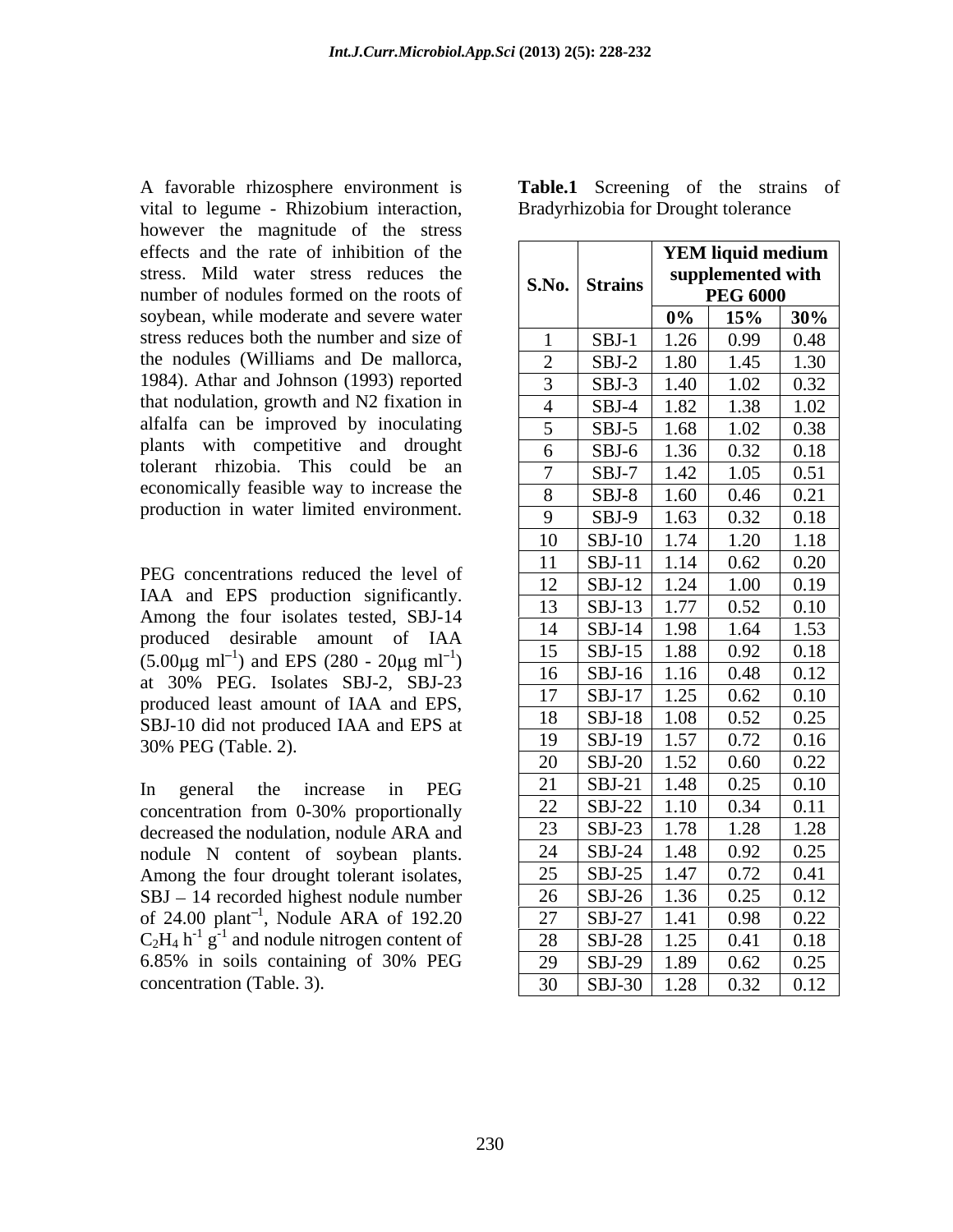|       |                                                |      | <b>IAA Production</b> ( $\mu$ g ml <sup>-1</sup> ) |           | <b>EPS Production</b> ( $\mu$ g ml <sup>-1</sup> ) |                 |        |
|-------|------------------------------------------------|------|----------------------------------------------------|-----------|----------------------------------------------------|-----------------|--------|
| S.No. | <b>Strains</b><br><b>PEG Concentration (%)</b> |      | <b>PEG Concentration (%)</b>                       |           |                                                    |                 |        |
|       |                                                |      | 15.                                                | 30<br>.JV |                                                    | 15 <sup>1</sup> | 30     |
|       | Reference<br>strain                            | 5.80 | 4.70                                               | 0.25      | 320.00                                             | 290.20          | 120.10 |
|       | $SBJ-2$                                        | 5.25 | 4.20                                               | 0.12      | 300.00                                             | 270.30          | 110.10 |
|       | $SBJ-10$                                       | 3.85 | 2.92                                               | 0.00      | 265.00                                             | 100.20          |        |
|       | $SBJ-14$                                       | 6.10 | 5.95                                               | 5.00      | 340.00                                             | 300.30          | 280.20 |
|       | $SBJ-23$                                       | 4.95 | 4.05                                               | 0.10      | 280.00                                             | 210.50          | 95.30  |

**Table. 2** Effect of PEG concentration on the production of Indole acetic acid (IAA) and Exopolysaccharides (EPS) by Drought tolerant *Bradyrhizobia* strains

**Table. 3** Effect of PEG concentration on nodulation, nodule ARA and nodule N content of Soybean inoculated with drought tolerant Bradyrhizobia

| S.         |                     | <b>Nodule number (Number</b><br>of nodules plant <sup>-1</sup> |       |                              | <b>Nodule ARA</b><br>$\frac{1}{2}$ (n moles C <sub>2</sub> H <sub>4</sub> h <sup>-1</sup> g <sup>-1</sup> nodule) |        |                                           | Nodule N content $(\% )$ |              |              |
|------------|---------------------|----------------------------------------------------------------|-------|------------------------------|-------------------------------------------------------------------------------------------------------------------|--------|-------------------------------------------|--------------------------|--------------|--------------|
| No.        | <b>Strains</b>      | <b>PEG Concentration (%)</b>                                   |       | <b>PEG Concentration (%)</b> |                                                                                                                   |        | <b>PEG Concentration</b><br>$\frac{6}{6}$ |                          |              |              |
|            |                     |                                                                | 15    | 3 <sup>0</sup>               |                                                                                                                   |        | $\sim$ $\sim$                             |                          | 15           | 30           |
|            | Reference<br>strain | 26.00                                                          | 21.00 | 16.00                        | 200.00                                                                                                            | 189.10 | 174.30                                    | 6.20                     | 5.85         | 4.60         |
| <u>L</u> . | $SBJ-2$             | 22.00                                                          | 18.20 | 14.10                        | 197.00                                                                                                            | 185.00 | 170.00                                    | 5.75                     | 5.00         | 4.10         |
|            | $SBJ-10$            | 20.00                                                          | 14.50 | 12.00                        | 176.25                                                                                                            | 70.00  | 160.00                                    | 3.50                     | $J \cdot I$  | 2.90<br>2.70 |
|            | $SBJ-14$            | 28.00                                                          | 25.90 | 24.00                        | 215.50                                                                                                            | 200.00 | 192.20                                    | 7.44                     | 7.10<br>1.10 | 6.85         |
|            | $SBJ-23$            | 21.00                                                          | 15,10 | 1370                         | 187.00                                                                                                            | 179.20 | 168.42                                    | 4.95                     | 4.50         | 4.00         |

# **References**

- Abd-El- Halim, F.M. Badanwy and Abu-Aba, S.E.M. 2010. Phenotypic stresses performance. J. Amer. Sci. Bradyrhizobium spp. Iel-Salam, M.S., S.A. Ibrahim, M.M. strains on soybean yields. Crop. Sci. 10:<br>
Abd-El- Halim, F.M. Badanwy and 19-21<br>
Abu-Aba, S.E.M. 2010. Phenotypic Egamberdiyeva .D., D. Qarshieva and<br>
characterization of indigenous Dav
- Athar, M., and Johnson, D.A. Soils. 40: 144-146. 1996. Nodulation biomass production
- 
- Abdel-Salam, M.S., S.A. Ibrahim, M.M. strains on soybean yields. Crop. Sci. 10:<br>Abd-Fl- Halim F.M. Badanwy and 19-21 19-21
	- characterization of indigenous Davrenov, K. 2004. Growth and yield Egyptian Rhizobial strains for abiotic of soybean varieties inoculated with<br>stresses performance I Amer Sci Bradyrhizobium spp. in 619**:** 498-503. N-deficient calcareous soil. Bio. Fertil. Egamberdiyeva .D., D. Qarshieva and of soybean varieties inoculated with *Bradyrhizobium* spp. in Soils. 40: 144-146.
- and nitrogen fixation in alfalfa under<br>drought I Plant Nutr 19:185-199 acetylene-ethylene assay for  $N_2$ drought. J. Plant Nutr. 19: 185-199. **acetylene-ethylene** assay for a saxistic divellence assay for a saxistic divellence and Vest. G. 1970. Caldwell, B. E., and Vest, G. 1970. Hardy, R.W.F., R.D. Holsten, E.K. Jackson and Burns, R.C. 1968. The acetylene-ethylene assay for  $N_2$ fixation, Laboratory and field evaluation. Plant .Physiol. 70**:** 7-11.